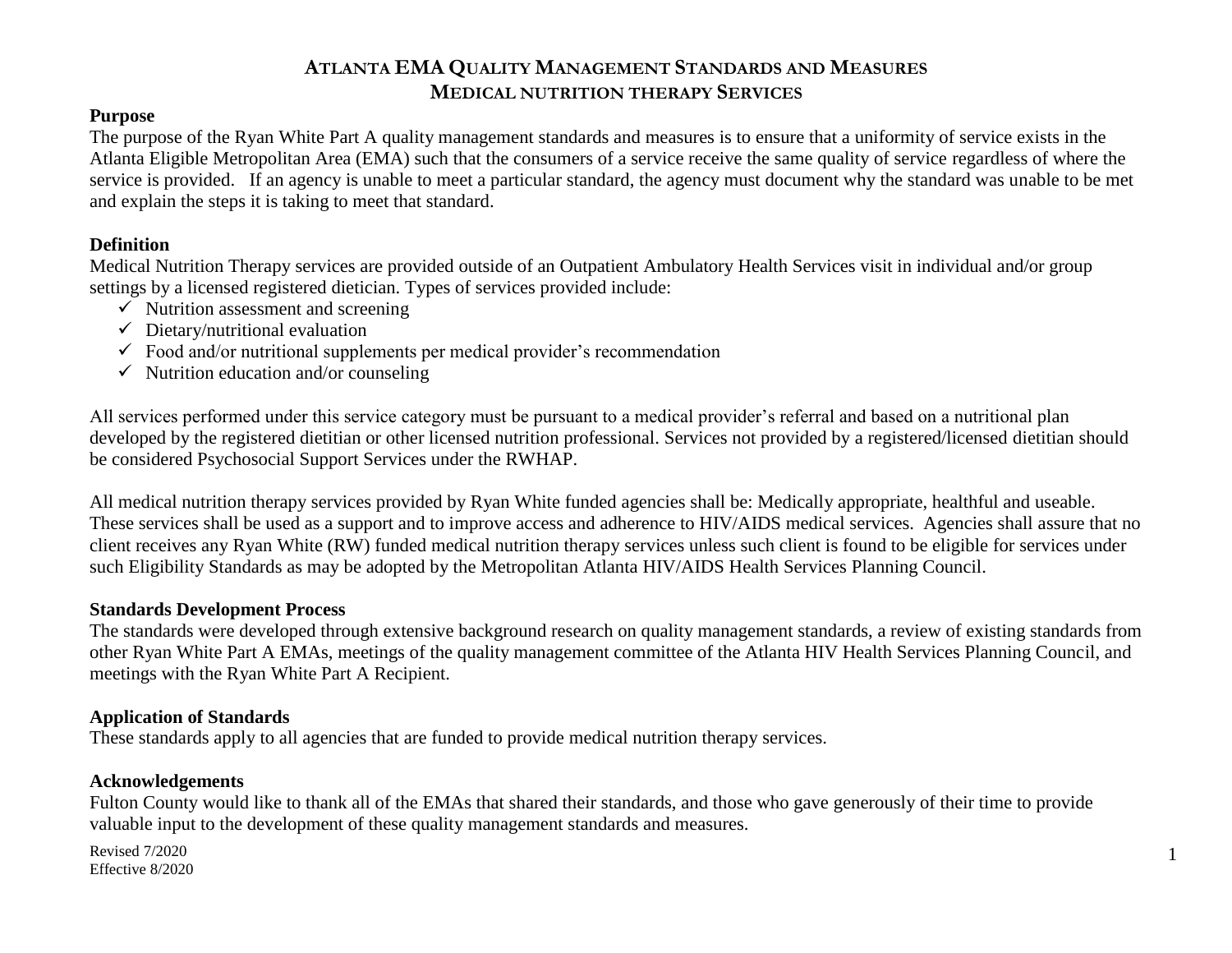| I. Policies and Procedures                                                                                                                                                                                                                                                                                                                                                                                                                                                                                                                                                                                                                                                                                                                                                                                                                                                                                                                                                                                                                                              |                                                                                                                             |
|-------------------------------------------------------------------------------------------------------------------------------------------------------------------------------------------------------------------------------------------------------------------------------------------------------------------------------------------------------------------------------------------------------------------------------------------------------------------------------------------------------------------------------------------------------------------------------------------------------------------------------------------------------------------------------------------------------------------------------------------------------------------------------------------------------------------------------------------------------------------------------------------------------------------------------------------------------------------------------------------------------------------------------------------------------------------------|-----------------------------------------------------------------------------------------------------------------------------|
| <b>Standard</b>                                                                                                                                                                                                                                                                                                                                                                                                                                                                                                                                                                                                                                                                                                                                                                                                                                                                                                                                                                                                                                                         | <b>Measure</b>                                                                                                              |
| A. Agency must have policies and procedures in place that address confidentiality<br>(HIPAA), grievance procedures and supervision requirements per federal and state<br>law and local regulations.                                                                                                                                                                                                                                                                                                                                                                                                                                                                                                                                                                                                                                                                                                                                                                                                                                                                     | Policy and procedure manual<br>$\bullet$<br>Grievance procedure posted in visible location<br>$\bullet$                     |
| B. Agency has eligibility requirements for services in written form. This is inclusive<br>of:<br>$\checkmark$ Clients rights and responsibilities<br>Release of information/confidentiality<br>Eligibility for services                                                                                                                                                                                                                                                                                                                                                                                                                                                                                                                                                                                                                                                                                                                                                                                                                                                 | Policy on file<br>$\bullet$                                                                                                 |
| C. Agency is licensed and/or accredited and has current permits from the appropriate<br>local/state/federal agency.                                                                                                                                                                                                                                                                                                                                                                                                                                                                                                                                                                                                                                                                                                                                                                                                                                                                                                                                                     | Current licensure from appropriate local/state/federal<br>agency<br>Up-to-date permits on file (if applicable)<br>$\bullet$ |
| D. Agency has written policies and procedures in place that protect the physical safety<br>and well-being of staff and clients. This is inclusive of:<br>$\checkmark$ Physical agency safety management and public health emergencies<br>Meets fire safety requirements<br>Meets governmental food safety and sanitation regulations<br>Complies with Americans with Disabilities Act (ADA)<br>Is clean, comfortable and free from hazards<br>Complies with Occupational Safety and Health Administration (OSHA)<br>infection control practices<br>Complies with Centers for Disease Control and Prevention (CDC) and<br>National Institutes of Health (NIH) guidelines during pandemics and<br>outbreaks<br>Maintains and updates an emergency preparedness plan<br>$\bullet$<br>Crisis management and psychiatric emergencies<br>✓<br>How to assess emergent/urgent vs. routine need<br>٠<br>Verbal intervention<br>Non-violent physical intervention<br>Emergency medical contact information<br>Incident reporting<br>Voluntary and involuntary inpatient admission | Policy on file<br>$\bullet$<br>Program Review/Site Visit<br>Government inspection report (if applicable)<br>$\bullet$       |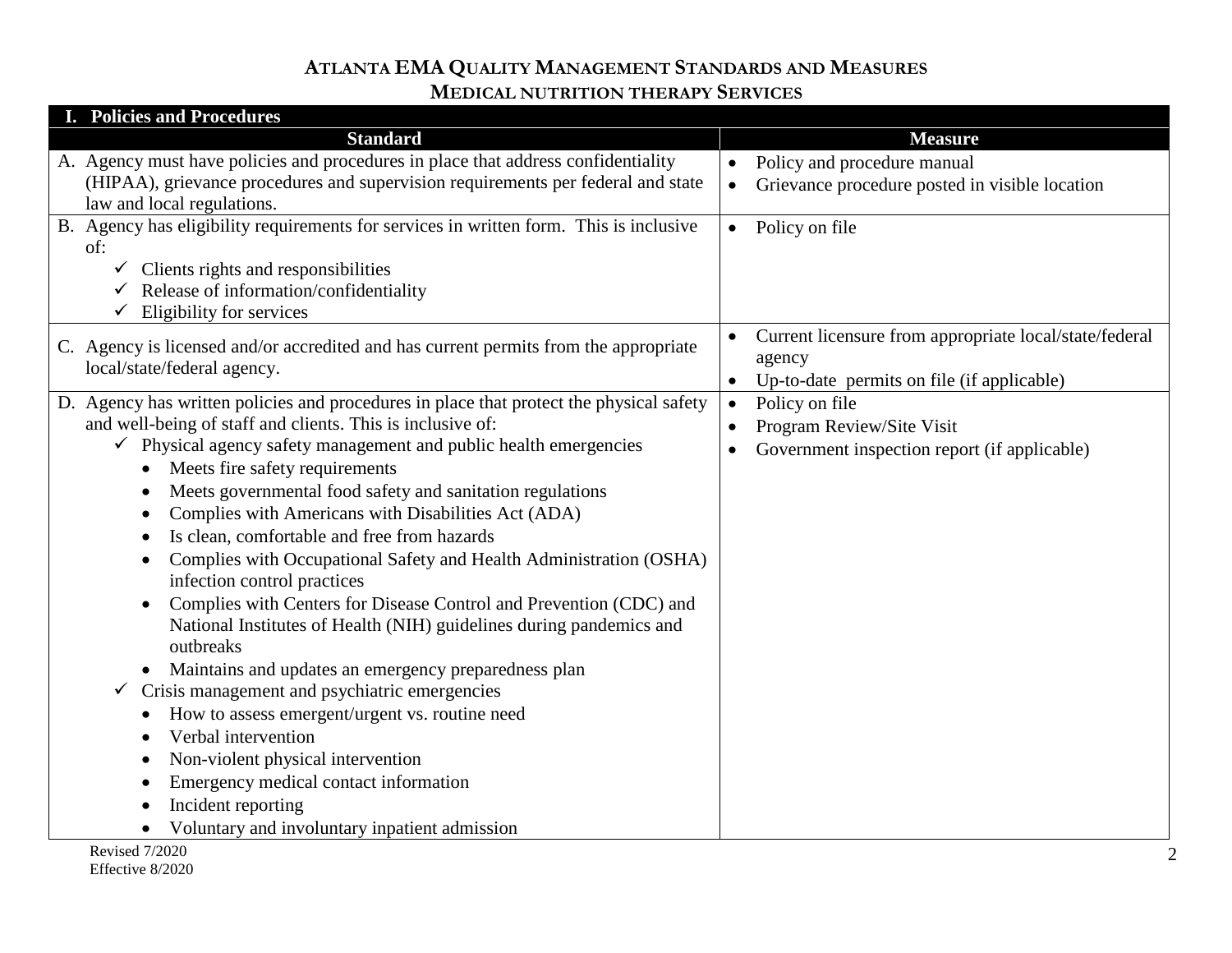| Refusal of services<br>$\checkmark$                                                       |                                                              |
|-------------------------------------------------------------------------------------------|--------------------------------------------------------------|
| Client/Parent/Guardian Rights and Responsibilities (see Section VII)<br>$\checkmark$      |                                                              |
| $\checkmark$ Health Record Storage and Maintenance                                        |                                                              |
| Complies with DHHS, Office of Civil Rights HIPAA requirements                             |                                                              |
| Business Association Agreements on file                                                   |                                                              |
| E. Agency has private, confidential office space for individual counseling and            | Program Review/Site Visit                                    |
| education sessions with clients (e.g. no half-walls or cubicles, all rooms must have      |                                                              |
| doors).                                                                                   |                                                              |
| F. Agency will have all inactivated client records in a confidential locked location for  | Site Visit/Program Monitoring<br>$\bullet$                   |
| a period as stipulated by law.                                                            |                                                              |
| G. Agency is required to assure and maintain documentation of the following which         | Personnel files<br>$\bullet$                                 |
| shall be made available to the Recipient and HRSA upon request and during Ryan            | Client records                                               |
| White Part A site visits:                                                                 | Site Visit/Program Monitoring<br>$\bullet$                   |
| $\checkmark$ Valid licensure and registration of the dietician as required by the State   |                                                              |
| Service provisions including number of clients served and quantity of                     |                                                              |
| nutritional supplements and food provided to clients                                      |                                                              |
| $\checkmark$ Documentation in client records that:                                        |                                                              |
| • Services provided and dates                                                             |                                                              |
| • Nutritional Plan as required, including required information and                        |                                                              |
| signature                                                                                 |                                                              |
| • Physician's recommendation for the provision of food                                    |                                                              |
| <b>II. Program Staff</b>                                                                  |                                                              |
| <b>Standard</b>                                                                           | <b>Measure</b>                                               |
| A. Staff are trained and knowledgeable about HIV/AIDS and available resources.            | Training records                                             |
| B. Staff have appropriate skills and relevant experiences to be providing food and/or     | Current certifications on file                               |
| nutrition services to people living with HIV. All professionals providing nutritional     | Training attendance in the past year on current<br>$\bullet$ |
| counseling and education services are registered dietitians.                              | nutritional issues and approaches                            |
|                                                                                           | Personnel records                                            |
| C. Staff receive supervision as required by licensure/certification.                      | Training records<br>$\bullet$                                |
| D. Staff have a clear understanding of their job description and responsibilities as well | Written job description that includes roles and<br>$\bullet$ |
| as agency policies and procedures.                                                        | responsibilities and a statement of having been              |
|                                                                                           | informed of agency policies and procedures on file           |
|                                                                                           | signed by staff & staff supervisor/human resources           |
|                                                                                           |                                                              |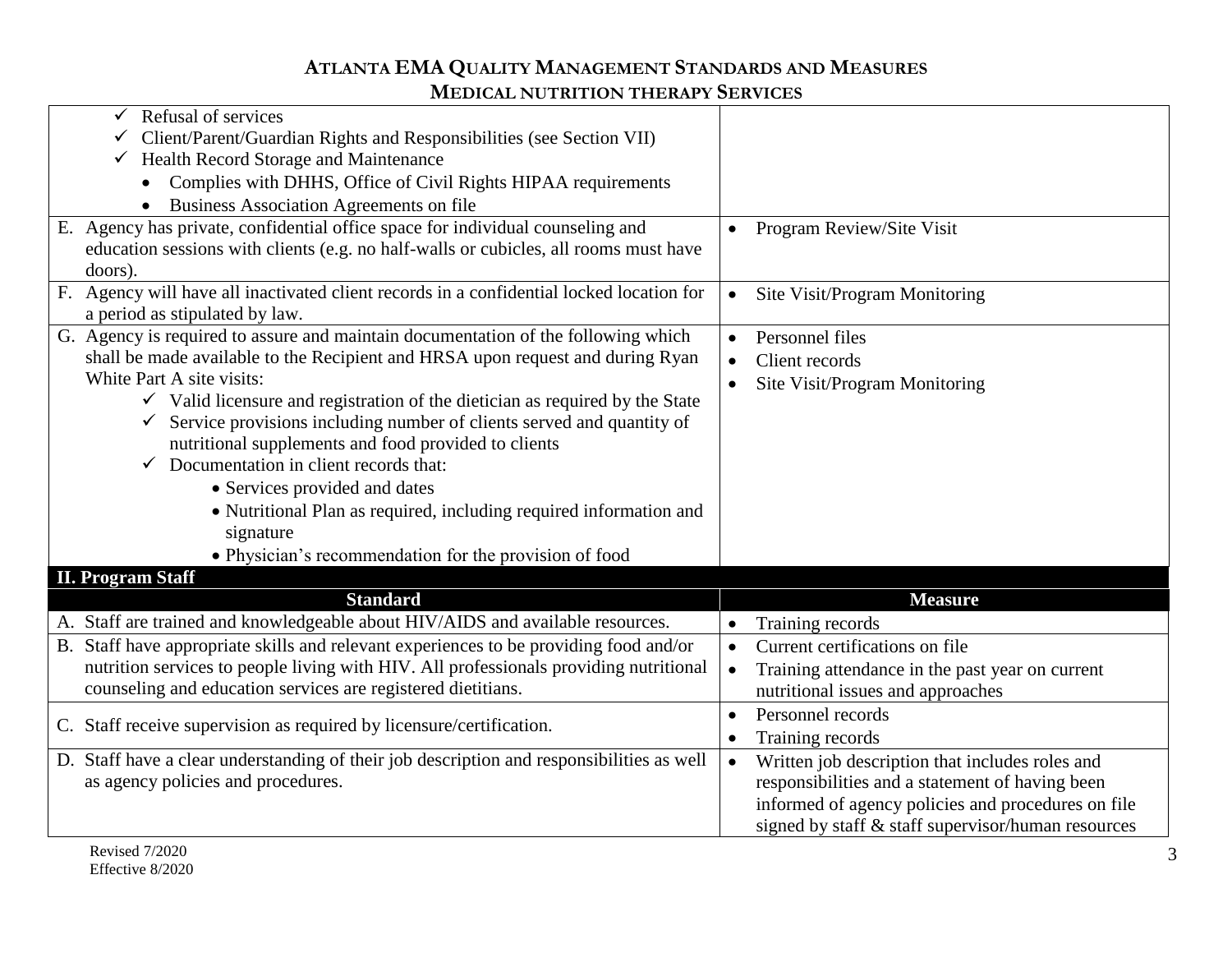|                                                                                             | manager                                                          |
|---------------------------------------------------------------------------------------------|------------------------------------------------------------------|
|                                                                                             | Confidentiality agreement signed by staff                        |
| E. Registered Dietitians participate in 30 hours of accredited continuing                   | Training/education documentation in personnel files<br>$\bullet$ |
| education/training within 24 months.                                                        |                                                                  |
| <b>III. Access to Services</b>                                                              |                                                                  |
| <b>Standard</b>                                                                             | <b>Measure</b>                                                   |
|                                                                                             |                                                                  |
| A. Agency is accessible to desired target populations. Accessibility includes:              | Program Review/Site Visit                                        |
| $\checkmark$ Proximity to community impacted by HIV                                         | Agency client data report consistent with funding                |
| $\checkmark$ Proximity to mass transit                                                      | requirements                                                     |
| $\checkmark$ Proximity to low-income individuals                                            |                                                                  |
| $\checkmark$ Proximity to underinsured/uninsured individuals                                |                                                                  |
| B. Agency is compliant with ADA requirements for non-discriminatory policies and            | Policy on file<br>$\bullet$                                      |
| practices and for the provision of reasonable accommodations to address                     |                                                                  |
| communication (e.g. sign language interpreter).                                             |                                                                  |
|                                                                                             | Personnel and training records<br>$\bullet$                      |
| C. Agency demonstrates the ability to provide culturally and linguistically competent       | Program Review/Site Visit                                        |
| services according to the Atlanta EMA standards for desired target population.              | Client satisfaction survey                                       |
|                                                                                             | Client satisfaction survey<br>$\bullet$                          |
| D. Agency demonstrates input from clients in service design and delivery.                   | <b>Existence of Consumer Advisory Board</b>                      |
| E. Agency is accessible using HIPAA-compliant applications to provide telehealth            | Policy on file                                                   |
| services with healthcare-specific features and security.                                    | $\bullet$                                                        |
|                                                                                             | Personnel and training records<br>$\bullet$                      |
|                                                                                             | <b>Program Review</b>                                            |
| <b>IV. Service Eligibility Screening</b>                                                    |                                                                  |
| <b>Standard</b>                                                                             | <b>Measure</b>                                                   |
| A. Provider determines client eligibility for services. Client eligibility will be          | Client record                                                    |
| reassessed every 6 months. The process to determine client eligibility must be              | Agency client data report consistent with funding                |
| completed in a time frame so that medical nutrition therapy services are not                | requirements                                                     |
| delayed. Eligibility assessment must include at a minimum:                                  |                                                                  |
| $\checkmark$ Proof of HIV status                                                            |                                                                  |
| Proof of income                                                                             |                                                                  |
| Proof of residency                                                                          |                                                                  |
| $\checkmark$ Proof of active participation in primary care or documentation of the client's |                                                                  |
| plan to access primary care                                                                 |                                                                  |
|                                                                                             |                                                                  |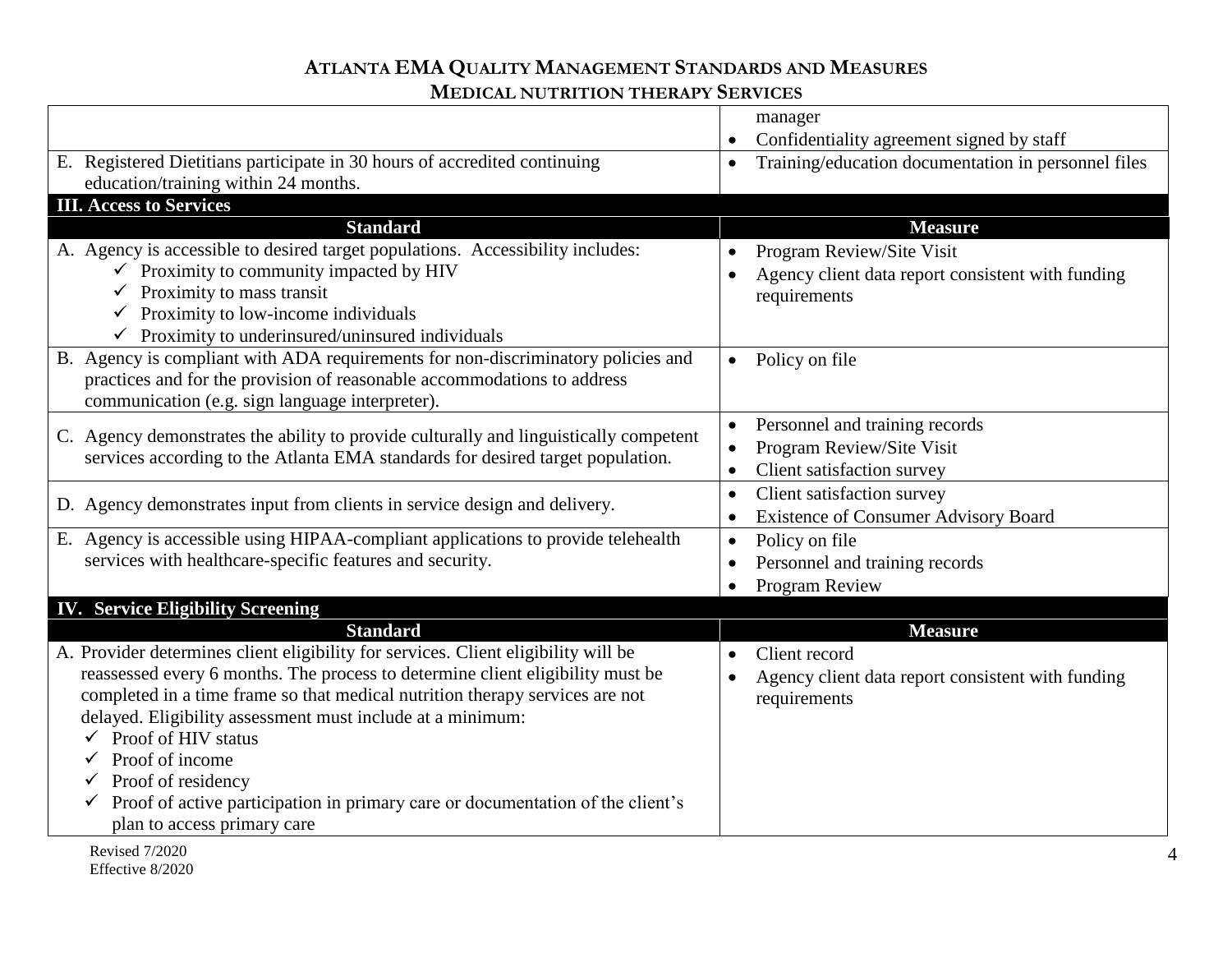| • At least 1 visit with a primary care provider every 6 months<br>• For affected children $<$ 4, at least 1 primary care visit within 12<br>months                                                                                                                                                                                                                                                                                                                                      |                                                          |
|-----------------------------------------------------------------------------------------------------------------------------------------------------------------------------------------------------------------------------------------------------------------------------------------------------------------------------------------------------------------------------------------------------------------------------------------------------------------------------------------|----------------------------------------------------------|
| B. Client is informed of the client confidentiality policy and grievance policy at<br>first face to face contact.                                                                                                                                                                                                                                                                                                                                                                       | Client record<br>Client satisfaction survey<br>$\bullet$ |
| V. Counseling & Education                                                                                                                                                                                                                                                                                                                                                                                                                                                               |                                                          |
| <b>Standard</b>                                                                                                                                                                                                                                                                                                                                                                                                                                                                         | <b>Measure</b>                                           |
| A. All clients receiving outpatient ambulatory health services through a Ryan White<br>provider shall be provided medical nutrition therapy services (if desired) by a<br>registered dietitian with experience in HIV care.                                                                                                                                                                                                                                                             | Policy on file<br>$\bullet$<br>Client record             |
| B. Clients who request nutritional education or counseling shall receive this service<br>within 30 business days of request.                                                                                                                                                                                                                                                                                                                                                            | Client record<br>$\bullet$                               |
| C. Counseling provided must follow recommended guidelines by the Academy of<br>Nutrition and Dietetics (AND) such as the utilization of the Nutrition Care Process<br>to provide high quality, customized nutrition care to patients living with HIV.<br>Components include:<br><b>Assessment and Reassessment</b><br>$\checkmark$ Nutrition Diagnosis<br><b>Nutrition Intervention</b><br><b>Nutrition Monitoring</b><br>$\checkmark$ Nutrition Evaluation                             | • Client record                                          |
| D. Basic nutrition education may be provided in a group session. Topics to be                                                                                                                                                                                                                                                                                                                                                                                                           | Client record                                            |
| addressed at a minimum include:                                                                                                                                                                                                                                                                                                                                                                                                                                                         | Training session agenda                                  |
| Basic nutrition needs<br>$\bullet$                                                                                                                                                                                                                                                                                                                                                                                                                                                      |                                                          |
| Food and water safety<br>$\bullet$                                                                                                                                                                                                                                                                                                                                                                                                                                                      |                                                          |
| Simple drug food interactions.                                                                                                                                                                                                                                                                                                                                                                                                                                                          |                                                          |
| In instances of group meal settings, a RD will perform an annual assessment of the<br>Е.<br>menus for support group meals prepared on site and off site to determine that meals<br>meet the referenced nutritional guidelines. Agencies must utilize the appropriate<br>guidelines for group education and/or group counseling from The Food is Medicine<br>Coalition for menu development and Current Georgia Academy of Nutrition and<br>Dietetics Diet Manual for therapeutic menus. | Client record<br>$\bullet$                               |